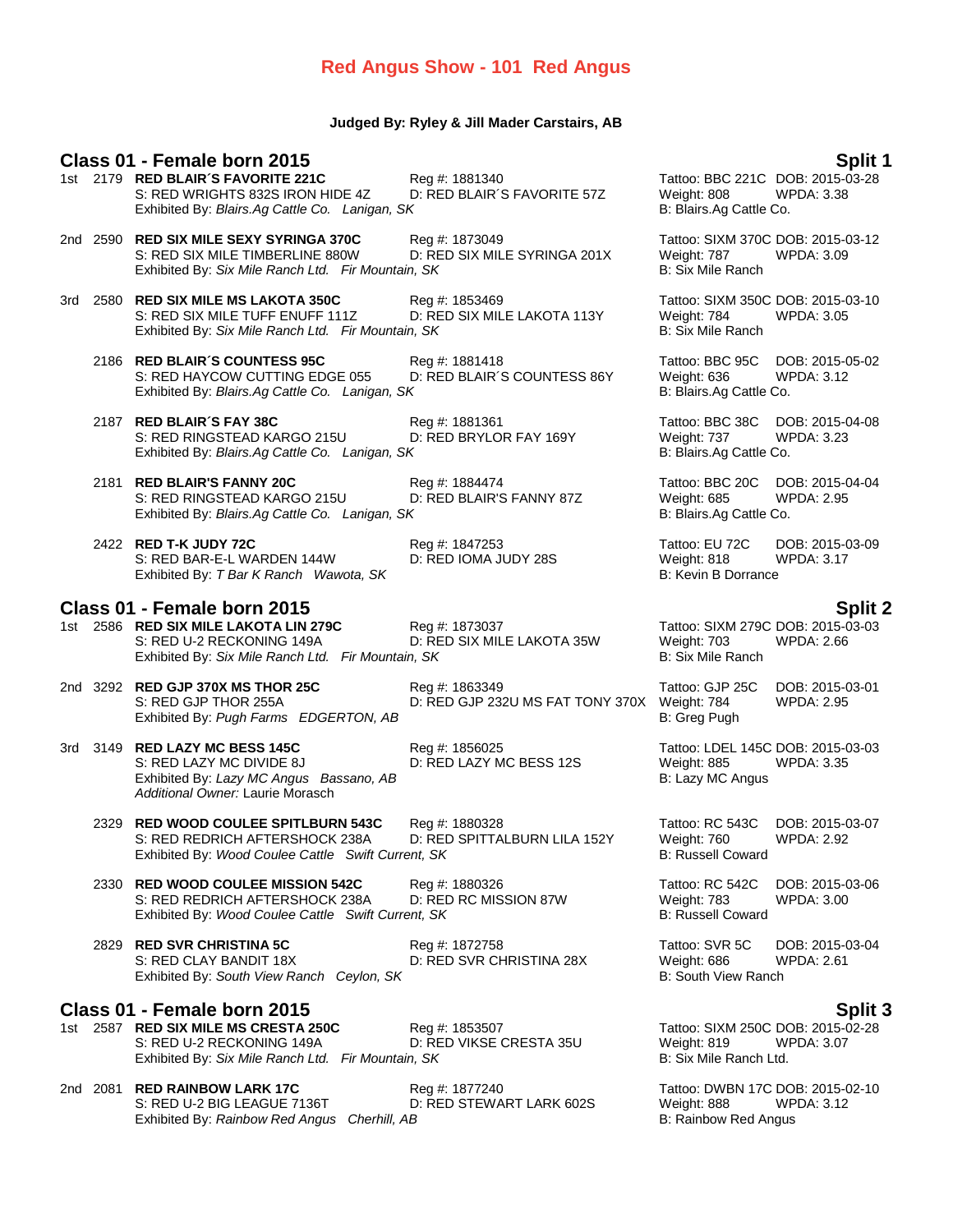3rd 2591 **RED SIX MILE COUNTESS 152C** Reg #: 1853532 Tattoo: SIXM 152C DOB: 2015-02-19<br>S: RED U-2 RECKONING 149A D: RED SIX MILE COUNTESS 956A Weight: 774 WPDA: 2.80 D: RED SIX MILE COUNTESS 956A Weight: 774<br>n, SK B: Six Mile Ranch Exhibited By: Six Mile Ranch Ltd. Fir Mountain, SK 3636 **RED WRIGHTS 780A LANA19C** Reg #: 1871227 Tattoo: JKK 19C DOB: 2015-02-27 S: RED SIX MILE & CO JAGGER 780A D: RED BWB LANA 54N OF TREND Weight: 788 WPDA: 2.94 Exhibited By: *Wright Livestock Melfort, SK* B: Jim Wright B: Jim Wright 3633 **RED WRIGHTS 135Z BRIDGET 12C** Reg #: 1871233 Tattoo: RW 12C DOB: 2015-02-24 S: RED SIX MILE KILLSWITCH 135Z D: RED HANDFORD BRIDGET 1006K Weight: 932 WPDA: 3.44 Exhibited By: *Wright Livestock Melfort, SK* B: Robert Wright 3531 **RED TNF KASSADEE 11C** Reg #: 1877757 Tattoo: TNF 11C DOB: 2015-02-23 S: RED TNF KEYSTONE 32A D: RED TNF SOOKIE 86Z Weight: 794 WPDA: 2.92<br>Exhibited By: TNF Red Angus Sturgeon County, AB B: Leonard and Tammy Nay-Tafty Exhibited By: *TNF Red Angus Sturgeon County, AB* 3529 **RED TNF BREEZY 7C** Reg #: 1844968 Tattoo: JJT 7C DOB: 2015-02-15 S: RED TNF KEYSTONE 32A D: RED TNF COVERGIRL 49A Weight: 881<br>Exhibited By: TNF Red Anaus Sturgeon County. AB B: Jesse Tufty Exhibited By: *TNF Red Angus Sturgeon County, AB Additional Owner:* TNF Red Angus 2315 **RED COCKBURN CORA 511C** Reg #: 1875258 Tattoo: CWJ 511C DOB: 2015-02-14 S: RED SSS BREAKOUT 114Y D: RED COCKBURN CORA 140Y Weight: 769 WPDA: 2.74 Exhibited By: *Cockburn Red Angus Briercrest, SK* B: Cockburn Red Angus 2759 **RED T&S SAGE 51C** Reg #: 1845381 Tattoo: TSH 51C DOB: 2015-02-12 S: RED MAR MAC DETERMINATION 70A D: RED T&S SAGE 33A Weight: 951<br>Exhibited By: Hunt. Terry & Stacey Rose Valley. SK Exhibited By: *Hunt, Terry & Stacey Rose Valley, SK* 3494 **RED TRIPLE L LUCY 27C** Reg #: 1876299 Tattoo: RKT 27C DOB: 2015-02-10 S: RED SIX MILE HYJAK 297Y D: RED DWAJO LUCY 2W Weight: 794 WPDA: 2.79 Exhibited By: Triple L Angus Viscount, SK B: Triple L Angus B: Triple L Angus **Class 01 - Female born 2015 Split 4** 1st 3635 **RED WRIGHTSTRIPLE L PRIDE 69C** Reg #: 1876470 Tattoo: JKK 69C DOB: 2015-02-03 S: RED WRIGHTS 832S IRONHIDE 4Z D: RED LON OF TWO M 13W Weight: 981<br>Exhibited By: Wright Livestock Melfort, SK B: 3.366 B: 3.366 B: 3.366 Exhibited By: Wright Livestock Melfort, SK *Additional Owner:* Triple L Angus 2nd 3563 **RED WHEEL DAWN 89C** Reg #: 1850048 Tattoo: FHW 89C DOB: 2015-02-01 S: RED SIX MILE FAST LANE 525A D: RED WHEEL DAWN 74Y Weight: 720 WPDA: 2.45<br>Exhibited By: Wheeler's Stock Farm Saskatoon, SK B: Wheeler's Stock Farm Exhibited By: Wheeler's Stock Farm Saskatoon, SK 3rd 3592 **RED WILBAR CORA 731C** Reg #: 1881214 Tattoo: WJD 731C DOB: 2015-02-02 S: RED U-2 COPENHAGEN 86A D: RED WILBAR CORA 27A Weight: 850 WPDA: 2.90 Exhibited By: Wilbar Cattle Co. Dundurn, SK 2321 **RED COCKBURN CORA 501C** Reg #: 1884473 Tattoo: CWJ 501C DOB: 2015-02-09 S: RED SSS BREAKOUT 114Y **D: RED COCKBURN CORA 354Z** Weight: 763<br>Exhibited By: *Cockburn Red Angus Briercrest. SK* B: Ward Cockburn Exhibited By: Cockburn Red Angus Briercrest, SK 2633 **RED HALL´S MISS LARK 504C** Reg #: 1884646 Tattoo: BPH 504C DOB: 2015-02-08 S: RED SIX MILE TIMBERLAKE 180T D: RED SVR MISS LARK 100P Weight: 832 WPDA: 2.90<br>Exhibited By: Hall's Cattle Co. Craven. SK B: Reven-M Livestock Ltd. Exhibited By: *Hall's Cattle Co. Craven, SK Additional Owner:* Six Mile Ranch Ltd. 2463 **RED TRIPLE PLAY LASSIE 3C** Reg #: 1864797 Tattoo: TPX 3C DOB: 2015-02-06 S: RED TRIPLE PLAY GAME ZONE 9Z D: RED TRIPLE PLAY LASSIE 12Z Weight: 803 WPDA: 2.78 Exhibited By: Triple Play Cattle Co. Glentworth, SK B: Triple Play Cattle Co. 3094 **RED MAR MAC KURUBA 44C** Reg #: 1853142 Tattoo: KOF 44C DOB: 2015-02-04 S: RED BLAIR´S PROWLER 214X D: RED LUCKY 7 KURUBA 217Z Weight: 819 WPDA: 2.81 Exhibited By: *Mar Mac Farms Brandon, MB* B: Mar Mac Farms Brandon, MB B: Mar Mac Farms 2400 **RED NU-HORIZON RUBY LEE 511C** Reg #: 1871372 Tattoo: TK 511C DOB: 2015-02-03 S: RED FLYING K NEPTUNE 28Z D: RED MAR MAC RUBY LEE 59A Weight: 782 WPDA: 2.68 Exhibited By: *Nu-Horizon Angus Lipton, SK* B: Mar Mac Red Angus 3591 **RED WILBAR RUBY 736C** Reg #: 1868779 Tattoo: WJD 736C DOB: 2015-02-03 S: RED BAR-E-L DOUBLE DEUCE 198Y D: RED WILBAR RUBY 810Z Weight: 926<br>Exhibited By: Wilbar Cattle Co. Dundurn. SK Exhibited By: Wilbar Cattle Co. Dundurn, SK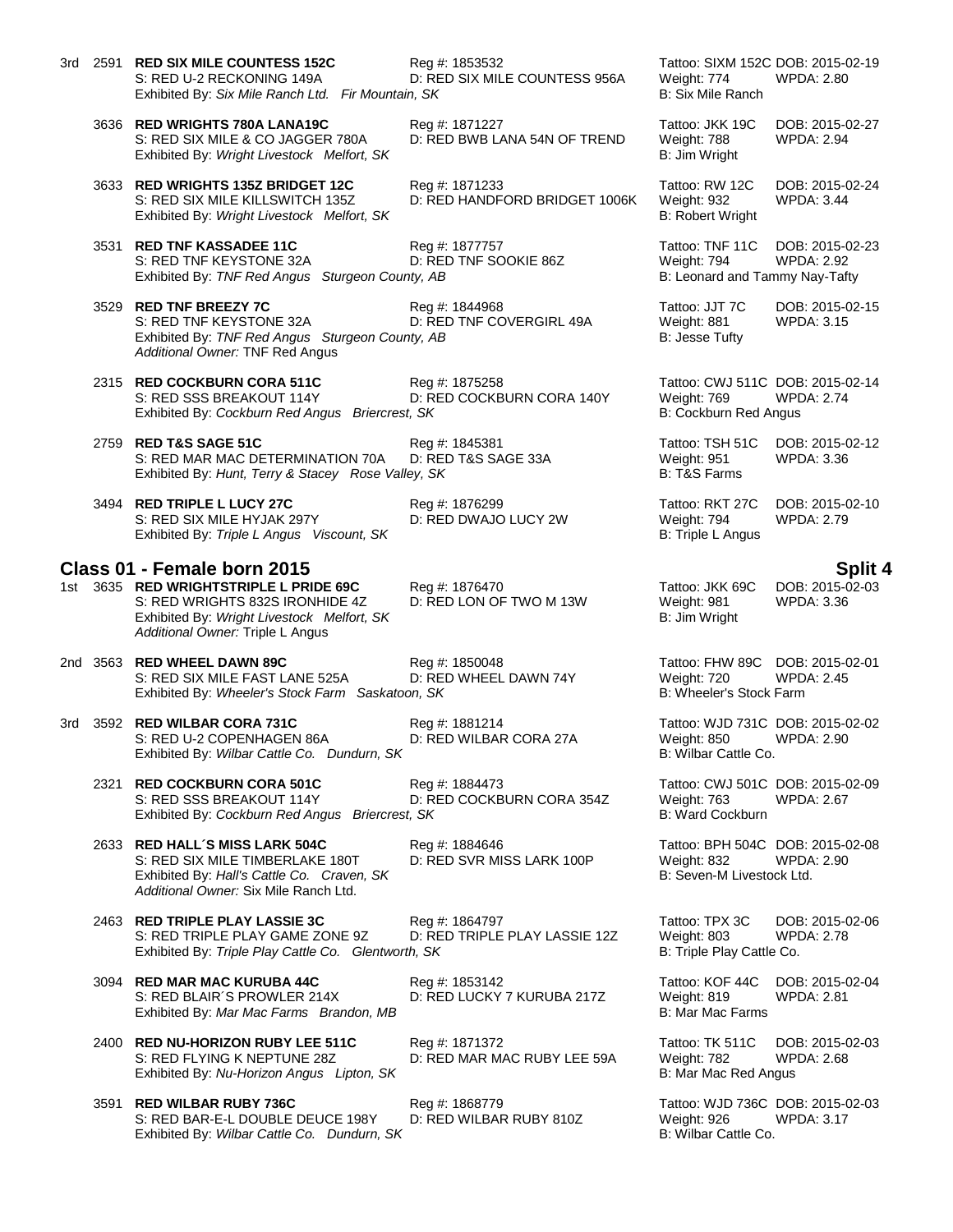### **Class 01 - Female born 2015 Split 5**

- 1st 2185 **RED BLAIR´S MONIQUE 516C** Reg #: 1883900 Tattoo: BBC 516C DOB: 2015-01-24 S: RED WRIGHTS 832S IRON HIDE 4Z D: RED TOWAW MONIQUE 2K Weight: 835 WPDA: 2.76 Exhibited By: *Blairs.Ag Cattle Co. Lanigan, SK* B: Blairs.Ag Cattle Co.
- 2nd 3500 **TRIPLE L CHETA 2C** Reg #: 1881734 Tattoo: RKT 2C DOB: 2015-01-21 Exhibited By: Triple L Angus Viscount, SK B: Triple L Angus B: Triple L Angus
- 3rd 3219 **RED SHILOH CENTERFOLD 5C** Reg #: 1839560 **Tattoo: SCCA 5C DOB: 2015-01-27** Reg #: 1839560 Tattoo: SCCA 5C DOB: 2015-01-27<br>S: RED WILDMAN CHUCK NORRIS 012X D: RED SHILOH UNA 4U Weight: 898 WPDA: 3.00 S: RED WILDMAN CHUCK NORRIS 012X D: RED SHILOH UNA 4U Weight: 898 WPDA: WPDA: 5.000 WEIGHT UNA 4U WEDA: Shiloh Cattle Company Craigmyle, AB Exhibited By: Shiloh Cattle Company Craigmyle, AB
	- 2332 **RED WOOD COULEE KURUBA 502C** Reg #: 1880271 Tattoo: RC 502C DOB: 2015-01-31 S: RED COCKBURN RIBEYE 131Y D: RED RC KURUBA 111X Weight: 748 WPDA: 2.54<br>
	Exhibited By: Wood Coulee Cattle Swift Current, SK B: Russell Coward Exhibited By: Wood Coulee Cattle Swift Current, SK
	- 2760 **REDC T&S MISSY 12C** Reg #: 1856824 Tattoo: TSH 12C DOB: 2015-01-27<br>
	S: RED LSF FORECAST 2253Z D: RED T&S MISSY 79W Weight: 809 WPDA: 2.71 S: RED LSF FORECAST 2253Z D: RED T&S MISSY 79W Weight: 809<br>Exhibited By: Hunt. Terry & Stacey Rose Valley. SK BC T&S Farms Exhibited By: *Hunt, Terry & Stacey Rose Valley, SK*
	- 3530 **RED TNF MISTY 91C** Reg #: 1877752 Tattoo: TNF 91C DOB: 2015-01-22<br>S: RED TOWAW KINGMAN 133Z D: RED TNF MISTY 26A Weight: 843 WPDA: 2.77 S: RED TOWAW KINGMAN 133Z Exhibited By: *TNF Red Angus Sturgeon County, AB* B: Leonard and Tammy Nay-Tufty

- **Class 01 - Female born 2015 Split 6** 1st 2000 **RED TER-RON DIAMOND MIST 8C** Reg #: 1847998 Tattoo: RPAH 8C DOB: 2015-0<br>S: RED TWIN HERITAGE HUSTLE 25A D: TER-RON DIAMOND MIST 105Y Weight: 951 WPDA: 3.04 S: RED TWIN HERITAGE HUSTLE 25A D: TER-RON DIAMOND MIST 105Y Weight: 951<br>Exhibited By: Ter-Ron Farms Forestburg. AB<br>B: Ter-Ron Farms Exhibited By: Ter-Ron Farms Forestburg, AB
- 2nd 3090 **RED MAR MAC FRAN 4C** Reg #: 1853120 Tattoo: KOF 4C DOB: 2015-01-18 S: RED BEIBER HARD DRIVE Y120 D: RED MAR MAC FRAN 47A Weight: 895<br>Exhibited By: *Mar Mac Farms Brandon, MB* B: Nar Mac Farms Exhibited By: Mar Mac Farms Brandon, MB

D: RED SIX MILE CHETA 702W

- 3rd 2174 **RED BLAIR´S MONIQUE 522C** Reg #: 1883901 Tattoo: BBC 522C DOB: 2015-01-07 S: RED RINGSTEAD KARGO 215U D: RED TOWAW MONIQUE 2K Weight: 957 WIER Exhibited By: *Blairs.Ag Cattle Co. Lanigan, SK* Exhibited By: Blairs.Ag Cattle Co. Lanigan, SK
	- 2402 **RED NU-HORIZON STAR 502C** Reg #: 1872220 Tattoo: TK 502C DOB: 2015-01-20 S: RED SIX MILE SAKIC 832S D: RED NU-HORIZON STAR 340A Weight: 799 WPDA: 2.61 Exhibited By: *Nu-Horizon Angus Lipton, SK* B: Nu-Horizon Angus
	- 2003 **RED TER-RON CRESTA 15C** Reg #: 1847941 Tattoo: HFX 15C DOB: 2015-01-14 S: RED TER-RON PARKER 34A D: RED TER-RON CRESTA 125W Weight: 944 WPDA: 3.03 Exhibited By: *Ter-Ron Farms Forestburg, AB* B: Ter-Ron Farms **B:** Ter-Ron Farms
	- 2201 **RED BLAKE'S ALANA 3C** Reg #: 1844448 **Reg 18 Club 12 Tattoo: HMG 3C** DOB: 2015-01-12<br>S: RED HOWE FINEST TRADITION 20W D: RED BLAKE'S ALANA 54X Weight: 774 WPDA: 2.46 S: RED HOWE FINEST TRADITION 20W D: RED BLAKE'S ALANA 54X Weight: 774 Exhibited By: *Blake's Red Angus McCord, SK* B: Blake's Red Angus B: Blake's Red Angus

### **Class 02 - Junior Division Calf Champion and Reserve Calf Champion Female**

1st 2179 **RED BLAIR´S FAVORITE 221C** Reg #: 1881340 Tattoo: BBC 221C DOB: 2015-03-28 S: RED WRIGHTS 832S IRON HIDE 4Z D: RED BLAIR'S FAVORITE 57Z Weight: 808 Exhibited By: *Blairs.Ag Cattle Co. Lanigan, SK* B: Blairs.Ag Cattle Co.

2nd 2590 **RED SIX MILE SEXY SYRINGA 370C** Reg #: 1873049 Tattoo: SIXM 370C DOB: 2015-03-12 S: RED SIX MILE TIMBERLINE 880W D: RED SIX MILE SYRINGA 201X Weight: 787 WPDA: 3.09 Exhibited By: Six Mile Ranch Ltd. Fir Mountain, SK B: Six Mile Ranch B: Six Mile Ranch

# **Class 03 - Intermediate Division Calf Champion and Reserve Calf Champion Female**

1st 2587 **RED SIX MILE MS CRESTA 250C** Reg #: 1853507 Tattoo: SIXM 250C DOB: 2015-02-28 S: RED U-2 RECKONING 149A D: RED VIKSE CRESTA 35U Weight: 819 WPDA: 3.07<br>
Exhibited By: Six Mile Ranch Ltd. Fir Mountain. SK B: Six Mile Ranch Ltd. Exhibited By: *Six Mile Ranch Ltd. Fir Mountain, SK* 

# **Split 0**

# **Split 0**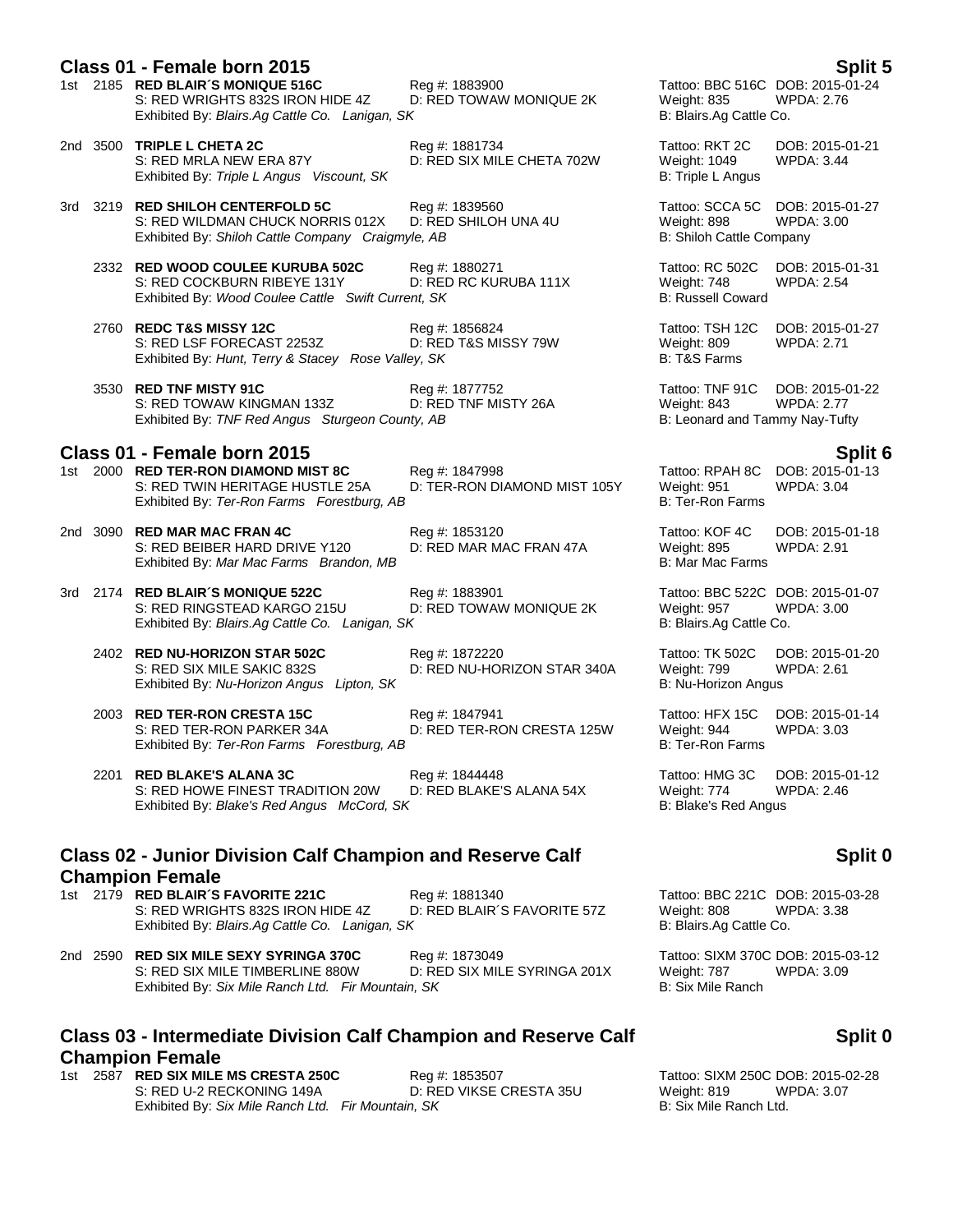2nd 3635 **RED WRIGHTSTRIPLE L PRIDE 69C** Reg #: 1876470 Tattoo: JKK 69C DOB: 2015-02-03 S: RED WRIGHTS 832S IRONHIDE 4Z D: RED LON OF TWO M 13W Weight: 981 Exhibited By: *Wright Livestock Melfort, SK* B: Jim Wright B: Jim Wright *Additional Owner:* Triple L Angus

### **Class 04 - Senior Division Calf Champion and Reserve Calf Champion Female**

1st 2000 **RED TER-RON DIAMOND MIST 8C** Reg #: 1847998 Tattoo: RPAH 8C DOB: 2015-01-13<br>S: RED TWIN HERITAGE HUSTLE 25A D: TER-RON DIAMOND MIST 105Y Weight: 951 WPDA: 3.04 S: RED TWIN HERITAGE HUSTLE 25A Exhibited By: Ter-Ron Farms Forestburg, AB **B: Ter-Ron Farms** B: Ter-Ron Farms

2nd 2185 **RED BLAIR´S MONIQUE 516C** Reg #: 1883900 Tattoo: BBC 516C DOB: 2015-01-24 S: RED WRIGHTS 832S IRON HIDE 4Z D: RED TOWAW MONIQUE 2K Weight: 835 WPDA: 2.76<br>Exhibited By: Blairs.Ag Cattle Co. Lanigan, SK B: Blairs.Ag Cattle Co. Exhibited By: Blairs.Ag Cattle Co. Lanigan, SK

### **Class 05 - Female born 2014 Split 1**

1st 2177 **RED BAR-E-L KASSIE 129B** Reg #: 1802309 Tattoo: YHB 129B DOB: 2014-02-24 S: RED BAR-E-L AB MAGIC MIKE 189Z D: RED BAR-E-L-KASSIE 117X Weight: 1573 WPDA: 2.47 Exhibited By: *Blairs.Ag Cattle Co. Lanigan, SK* B: Dave and Lynne Longshore

2nd 2171 **RED BLAIR´S BONITA 3B** Reg #: 1820308 Tattoo: BBC 3B DOB: 2014-03-11 S: RED HAYCOW CUTTING EDGE 055 D: RED BRYLOR BONITA 204T Weight: 1484 WPDA: 2.39 Exhibited By: *Blair, Baxter McLean, SK* B: Blairs.Ag Cattle Co.

3rd 3151 **RED LAZY MC GLITTERBUG 165B** Reg #: 1865205 Reg 5 Tattoo: LDEL 165B DOB: 2014-03-04<br>S: RED LAZY MC EYE SPY 64Y D: RED LAZY MC GLITTERBUG 78Y Weight: 1441 WPDA: 2.29 Exhibited By: *Lazy MC Angus Bassano, AB* B: Lazy MC Angus B: Lazy MC Angus *Additional Owner:* Laurie Morasch

2592 **RED SIX MILE LAKIMA LEE 493B** Reg #: 1797917 Tattoo: SIXM 493B DOB: 2014-04-07 S: RED SIX MILE RUGER 221X D: RED GLESBAR LAKIMA 112T Weight: 1354 Exhibited By: *Six Mile Ranch Ltd. Fir Mountain, SK* B: Six Mile Ranch B: Six Mile Ranch

3258 **RED PATCHELL 'S KASSIE 10B** Reg #: 1817786 Tattoo: BBP 10B DOB: 2014-03-20 S: RED NORTHLINE ROB ROY 122K D: RED BAR-E-L KASSIE 3P Weight: 1486 WPDA: 2.43<br>Exhibited By: *Patchell Livestock Hanover, ON* B: Leonard and Tammy Nay-Tufty Exhibited By: Patchell Livestock Hanover, ON

3532 **RED TNF MISS MOLLY 83B** Reg #: 1798325 **Tattoo: TNF 83B DOB: 2014-03-05**<br>S: RED NORTHLINE FAT TONT 304U D: RED TNF MISS MOLLY 20Z Weight: 1398 WPDA: 2.23 S: RED NORTHLINE FAT TONT 304U D: RED TNF MISS MOLLY 20Z Weight: 1398 WPDA: 2.23 Exhibited By: *TNF Red Angus Sturgeon County, AB* B: Leonard and Tammy-Nay-Tufty

2192 **RED BLAIR´S DARLINE 565B** Reg #: 1819754 Tattoo: BBC 565B DOB: 2014-02-26 S: RED HAYCOW CUTTING EDGE 055 D: RED TOWAW DARLINE 15R Weight: 1449 WPDA: 2.29 Exhibited By: *Blairwest Land and Cattle Drake, SK* B: Blairs.Ag Cattle Co.

### **Class 05 - Female born 2014 Split 2**

1st 2083 **RED RAINBOW B LARKABA 39B** Reg #: 1779738 **Tattoo: BABZ 39B DOB: 2014-02-11**<br>S: RED SIX MILE REDWOOD 259X D: RED RAINBOW LARKABA 26X Weight: 1380 WPDA: 2.13 D: RED RAINBOW LARKABA 26X Weight: 1380 Exhibited By: *Rainbow Red Angus Cherhill, AB* B: Rainbow Red Angus Cherhill, AB

2nd 3562 **RED WHEEL ANNIE OAKLEY 8B** Reg #: 1787510 **Tattoo: MFW 8B DOB: 2014-01-04** Reg #: 1787510 Tattoo: MFW 8B DOB: 2014-01-04<br>S: RED WHEEL N DEAL 143Y D: RED WHEEL ANN 106X Weight: 1420 WPDA: 2.07 D: RED WHEEL ANN 106X Exhibited By: *Wheeler's Stock Farm Saskatoon, SK* B: Wheeler's Stock Farm

3rd 3095 **RED MAR MAC BRYLOR L TROOPER 4B** Reg #: 1792520 Tattoo: KOF 4B DOB: 2014-01-21 S: RED BEIBER ROUGHRIDER 10712

114Z

Exhibited By: *Mar Mac Farms Brandon, MB* B: Mar Mac Farms Brandon, MB B: Mar Mac Farms B: Mar Mac Farms Brandon, MB *Additional Owner:* Mar Mac Farms *Additional Owner:* Brylor Ranch *Additional Owner:* Bullis Creek Ranch, Nebraska

2467 **RED TRIPLE PLAY HOLLY 12B** Req #: 1803358 Tattoo: TPCC 12B DOB: 2014-02-09 S: RED TRIPLE PLAY YODA 2Y D: RED TRIPLE PLAY HOLLY 3W Weight: 1374 WPDA: 2.11 Exhibited By: *Triple Play Cattle Co. Glentworth, SK* B: Triple Play Cattle Co.

2317 **RED COCKBURN ABIGAIL 405B** Reg #: 1828132 Tattoo: CWJ 405B DOB: 2014-01-26 S: RED SSF SCOTTS MATRIX 920X D: RED COCKBURN ABIGAIL 404W Weight: 1499 WPDA: 2.25<br>Exhibited By: Cockburn Red Angus Briercrest, SK B: Ward Cockburn Exhibited By: Cockburn Red Angus Briercrest, SK

# **Split 0**

D: RED LAZY MC GLITTERBUG 78Y Weight: 1441 WPDA: 2.29

WPDA: 2.27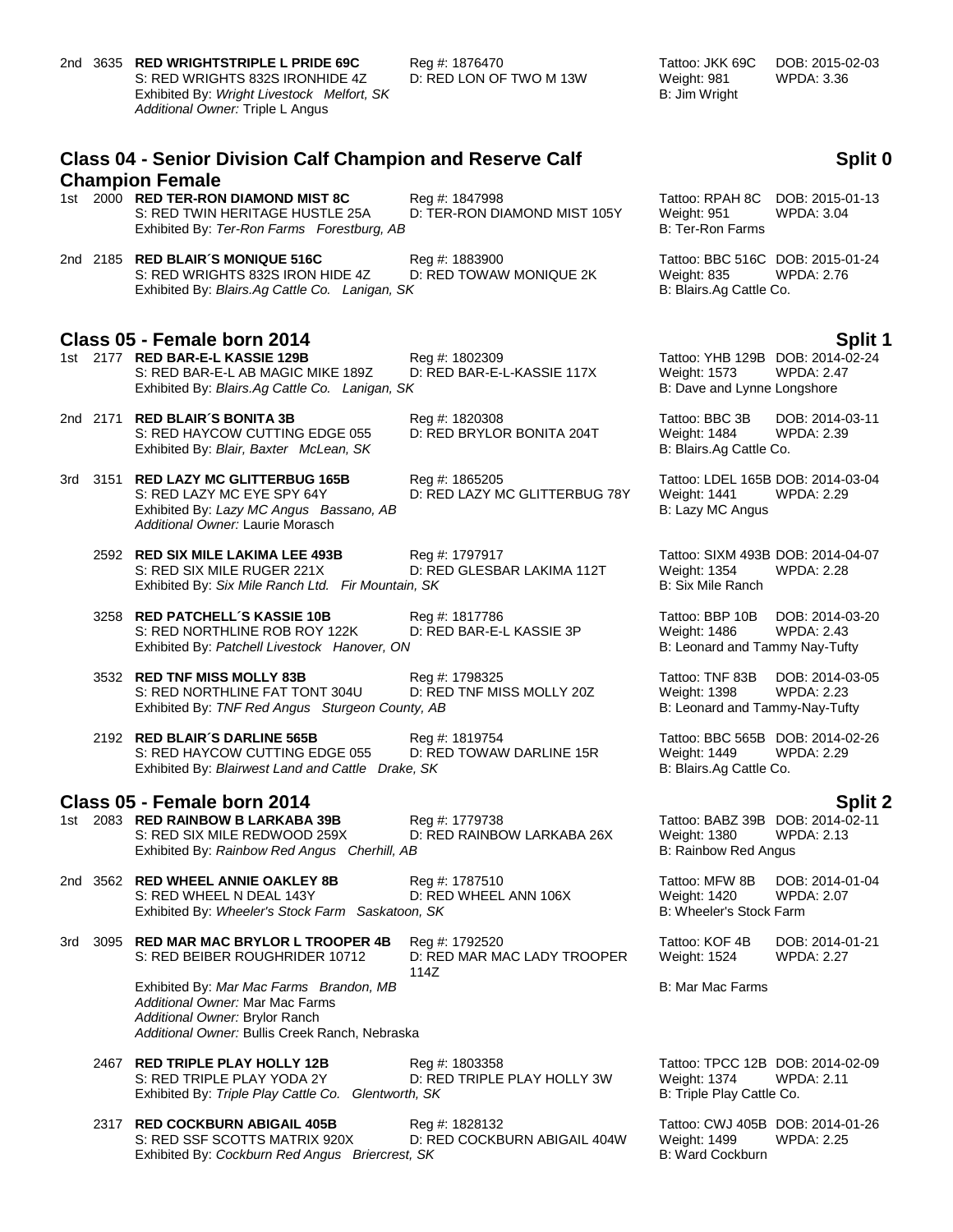| 2199 RED BLAKE'S MS BRANDY 38B             | Reg #: 1786065             |
|--------------------------------------------|----------------------------|
| S: RED HOWE FINEST TRADITION 20W           | D: RED HOWE MS BRANDY 121T |
| Exhibited By: Blake's Red Angus McCord, SK |                            |

Tattoo: HMG 38B DOB: 2014-01-20 Weight: 1444 WPDA: 2.15 B: Blake's Red Angus

## **Class 06 - Junior Division Champion and Reserve Champion Yearling Heifer**

|  | 1st 2177 RED BAR-E-L KASSIE 129B               | Reg #: 1802309             |  |
|--|------------------------------------------------|----------------------------|--|
|  | S: RED BAR-E-L AB MAGIC MIKE 189Z              | D: RED BAR-E-L-KASSIE 117X |  |
|  | Exhibited By: Blairs.Ag Cattle Co. Lanigan, SK |                            |  |

| 2nd 2171 RED BLAIR'S BONITA 3B         | Reg #: 1820308            | Tattoo: BBC 3B          | DO |
|----------------------------------------|---------------------------|-------------------------|----|
| S: RED HAYCOW CUTTING EDGE 055         | D: RED BRYLOR BONITA 204T | Weight: 1484            | WF |
| Exhibited By: Blair, Baxter McLean, SK |                           | B: Blairs.Ag Cattle Co. |    |

**10C**

## **Split 0**

Tattoo: YHB 129B DOB: 2014-02-24 Weight: 1573 WPDA: 2.47 B: Dave and Lynne Longshore

2nd 2047 **Tattoo: BBC 3B DOB: 2014-03-11**<br>2.39 Weight: 1484 WPDA: 2.39 Weight: 1484 WPDA: 2.39

# **Class 07 - Intermediate Division Champion and Reserve Champion Yearling Heifer**

|       |          | <b>Class 08 - Senior Division Champion and Reserve Champion</b><br><b>Yearling Heifer</b>                          |                                                 |                                                           | Split 0                                               |
|-------|----------|--------------------------------------------------------------------------------------------------------------------|-------------------------------------------------|-----------------------------------------------------------|-------------------------------------------------------|
| 1st - |          | 2083 RED RAINBOW B LARKABA 39B<br>S: RED SIX MILE REDWOOD 259X<br>Exhibited By: Rainbow Red Angus Cherhill, AB     | Reg #: 1779738<br>D: RED RAINBOW LARKABA 26X    | Weight: 1380<br><b>B: Rainbow Red Angus</b>               | Tattoo: BABZ 39B DOB: 2014-02-11<br><b>WPDA: 2.13</b> |
|       |          | 2nd 3562 RED WHEEL ANNIE OAKLEY 8B<br>S: RED WHEEL N DEAL 143Y<br>Exhibited By: Wheeler's Stock Farm Saskatoon, SK | Reg #: 1787510<br>D: RED WHEEL ANN 106X         | Tattoo: MFW 8B<br>Weight: 1420<br>B: Wheeler's Stock Farm | DOB: 2014-01-04<br><b>WPDA: 2.07</b>                  |
|       |          | Class 09 Female (with 2015 tattooed calf) born in 2013 or earlier                                                  |                                                 |                                                           | Split 1                                               |
|       | 1st 2170 | <b>RED BLAIR'S LARKABA 42A</b>                                                                                     | Reg #: 1765076                                  | Tattoo: BBC 42A                                           | DOB: 2013-03-10                                       |
|       |          | S: RED WHEEL GANGSTER 31 Y<br>Calf at Side: RED DOUBLE B<br><b>BACKROAD 2C</b>                                     | D: RED BLAIRS LARKABA 101Y<br>Reg #: 1840495    | <b>Weight: 1382</b><br>Tattoo: BAX 2C                     | DOB: 2015-03-18                                       |
|       |          | S: RED LAZY MC CC DETOUR 2W<br>Exhibited By: Blair, Baxter McLean, SK                                              | Sex: M                                          | <b>Weight: 985</b><br>B: Blairs.Ag Cattle Co.             | <b>WPDA: 0.00</b>                                     |
|       | 2nd 3120 | <b>RED SHILOH ALBERTA GAL 85A</b><br>S: RED SCCA XCITEABULL SAKIC 5X                                               | Reg #: 1753469<br>D: RED SHILOH YOU R WOMAN 22Y | Tattoo: SCCA 85A<br>Weight: 1608                          | DOB: 2013-03-11                                       |
|       |          | Calf at Side: RED MINCHAU CHROMED Reg #: 1847736<br>N LOADED (72C)                                                 |                                                 | Tattoo: AMCC 72C                                          | DOB: 2015-02-27                                       |
|       |          | S: RED VIKSE FULLY LOADED 29Y<br>Exhibited By: Minchau, Alisha Hanna, AB                                           | Sex: M                                          | Weight: 916<br>B: Shiloh Cattle Company                   | WPDA: 0.00                                            |
|       | 3rd 2314 | <b>RED COCKBURN CORA 312A</b><br>S: RED SSS BREAKOUT 114Y                                                          | Reg #: 1763901<br>D: RED COCKBURN CORA 135Y     | Tattoo: CWJ 312A<br>Weight: 1489                          | DOB: 2013-01-17                                       |
|       |          | <b>Calf at Side: RED COCKBURN</b><br><b>CHROME 560C</b>                                                            | Reg #: 1875281                                  | Tattoo: CWJ 560C                                          | DOB: 2015-03-07                                       |
|       |          | S: RED JACOBSON FED EXPRESS<br>3001                                                                                | Sex: M                                          | Weight: 960                                               | <b>WPDA: 0.00</b>                                     |
|       |          | Exhibited By: Cockburn Red Angus Briercrest, SK                                                                    |                                                 | <b>B: Cockburn Red Angus</b>                              |                                                       |
|       |          | Class 10 Female (with 2015 tattooed calf) born in 2012 or earlier                                                  |                                                 |                                                           | Split 1                                               |
|       | 1st 2005 | <b>RED K ADAMS ZARIA 091Z</b>                                                                                      | Reg #: 1677856                                  | Tattoo: KEA 091Z                                          | DOB: 2012-01-22                                       |
|       |          | S: RED TER-RON REAL DEAL 01W<br>Calf at Side: RED TER-RON SHOCKER Reg #: 1842380                                   | D: RED K ADAMS UNDECIDED 291U                   | Weight: 2041<br>Tattoo: HAL 10C                           | DOB: 2015-01-13                                       |

| S: RED TER-RON PARKER 34A<br>Exhibited By: Ter-Ron Farms Forestburg, AB                  | Sex: M                                                          | Weight: 1156<br>B: Ter-Ron Farms     | WPDA: 0.00 |
|------------------------------------------------------------------------------------------|-----------------------------------------------------------------|--------------------------------------|------------|
| 2nd 2519 RED BLU DAWN MISS ILLICIT 359Z<br>S: RED U-2 ILLICIT 423P                       | Reg #: 1705713<br>D: RED BLU DAWN MISS ROBBIE 395T Weight: 1581 | Tattoo: BLU 359Z DOB: 2012-02-05     |            |
| Calf at Side: RED DKFE MISS ACE 84C Reg #: 1866530                                       |                                                                 | Tattoo: DKFE 84C DOB: 2015-02-02     |            |
| S: RED SOO LINE POWER EYE 161X Sex: F<br>Exhibited By: DKF Red & Black Angus Gladmar, SK |                                                                 | Weight: 811<br>B: BLU DAWN RED ANGUS | WPDA: 0.00 |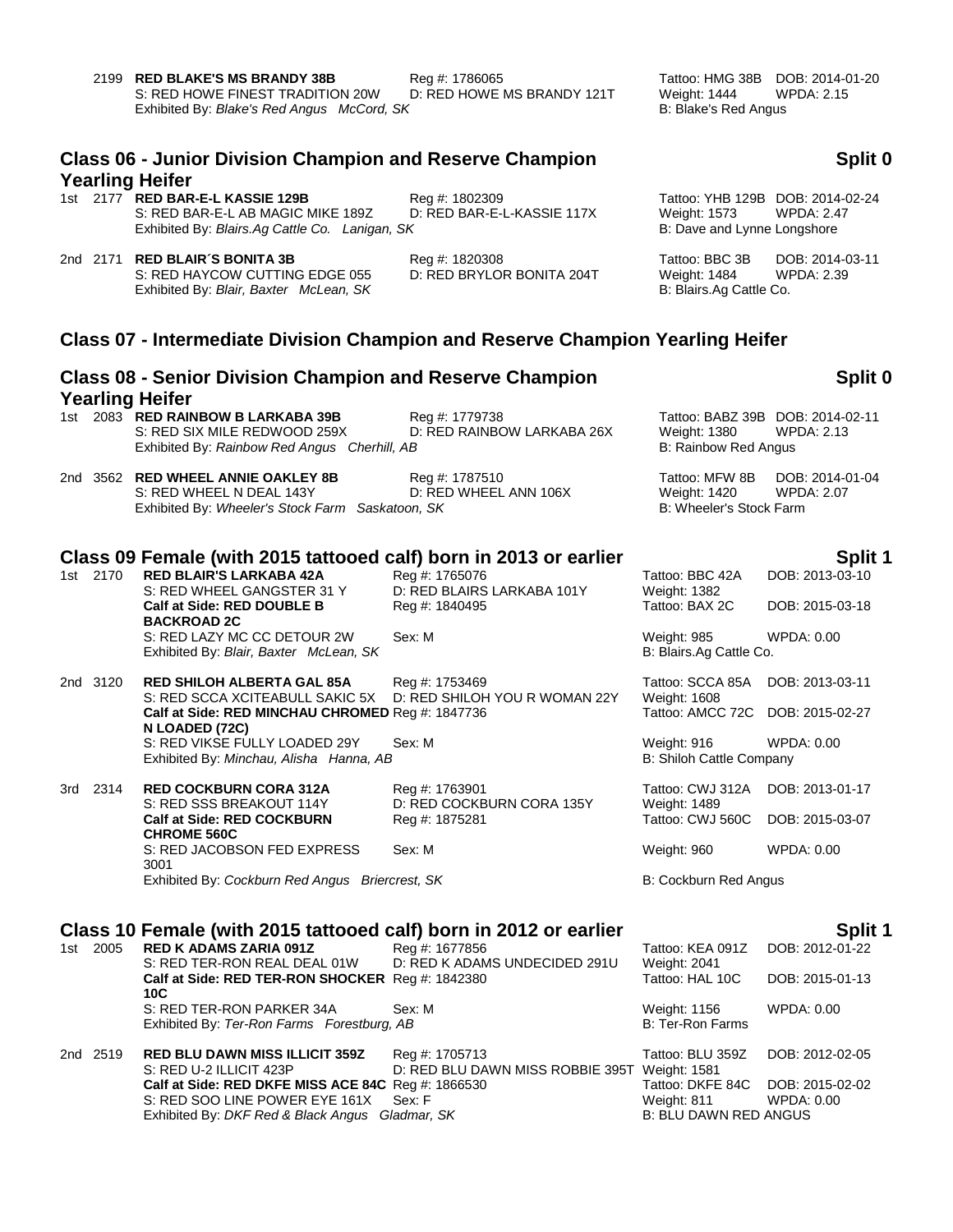| <b>Female</b> | <b>Class 11 - Senior Champion and Reserve Senior Champion</b>                                             |                                                 |                                                            | <b>Split</b>                         |
|---------------|-----------------------------------------------------------------------------------------------------------|-------------------------------------------------|------------------------------------------------------------|--------------------------------------|
| 1st 2005      | Exhibited By: Ter-Ron Farms Forestburg, AB<br><b>RED TER-RON SHOCKER 10C</b><br>S: RED TER-RON PARKER 34A | Reg #: 1842380<br>D: RED K ADAMS ZARIA 091Z     | <b>B: Ter-Ron Farms</b><br>Tattoo: HAL 10C<br>Weight: 1156 | DOB: 2015-01-13<br>WPDA: 3.69        |
|               | <b>RED K ADAMS ZARIA 091Z</b><br>S: RED TER-RON REAL DEAL 01W                                             | Reg #: 1677856<br>D: RED K ADAMS UNDECIDED 291U | Tattoo: KEA 091Z<br>Weight: 2041                           | DOB: 2012-01-22<br><b>WPDA: 1.46</b> |
| 2nd 2170      | Exhibited By: Blair, Baxter McLean, SK<br><b>RED DOUBLE B BACKROAD 2C</b><br>S: RED LAZY MC CC DETOUR 2W  | Reg #: 1840495<br>D: RED BLAIR'S LARKABA 42A    | <b>B: Baxter Blair</b><br>Tattoo: BAX 2C<br>Weight: 985    | DOB: 2015-03-18<br>WPDA: 3.96        |
|               | <b>RED BLAIR'S LARKABA 42A</b><br>S: RED WHEEL GANGSTER 31 Y                                              | Reg #: 1765076<br>D: RED BLAIRS LARKABA 101Y    | Tattoo: BBC 42A<br><b>Weight: 1382</b>                     | DOB: 2013-03-10<br><b>WPDA: 1.40</b> |

### **Class 12 - Grand Champion and Reserve Grand Champion**

### **Female**

| 1st 2005 | Exhibited By: Ter-Ron Farms Forestburg, AB   |                               | B: Ter-Ron Farms     |                 |
|----------|----------------------------------------------|-------------------------------|----------------------|-----------------|
|          | <b>RED TER-RON SHOCKER 10C</b>               | Reg #: 1842380                | Tattoo: HAL 10C      | DOB: 2015-01-13 |
|          | S: RED TER-RON PARKER 34A                    | D: RED K ADAMS ZARIA 091Z     | Weight: 1156         | WPDA: 3.69      |
|          | <b>RED K ADAMS ZARIA 091Z</b>                | Reg #: 1677856                | Tattoo: KEA 091Z     | DOB: 2012-01-22 |
|          | S: RED TER-RON REAL DEAL 01W                 | D: RED K ADAMS UNDECIDED 291U | Weight: 2041         | WPDA: 1.46      |
| 2nd 2083 | Exhibited By: Rainbow Red Angus Cherhill, AB |                               | B: Rainbow Red Angus |                 |
|          | <b>RED RAINBOW B LARKABA 39B</b>             | Reg #: 1779738                | Tattoo: BABZ 39B     | DOB: 2014-02-11 |
|          | S: RED SIX MILE REDWOOD 259X                 | D: RED RAINBOW LARKABA 26X    | Weight: 1380         | WPDA: 2.13      |

### **Class 13 - Bull born 2015 Split 1**

1st 2989 **RED BAR-E-L APOLLO 144C** Reg #: 1871426 Tattoo: YHB 144C DOB: 2015-03-04 S: RED BAR-E-L ANTHEM 46A D: RED BAR-E-L BESSIE 259T Weight: 1053 WPDA: 4.00 Exhibited By: *Bar-E-L Angus Stettler, AB* B: Dave and Lynne Longshore B: Dave and Lynne Longshore

2nd 3146 **RED LAZY MC KNOCKOUT 50C** Reg #: 1846168 Tattoo: LDEL 50C DOB: 2015-03-10 S: RED MPV YOUNG GUN 7X D: RED MPV HANNAH 22Z Weight: 1032 WPDA: 4.02<br>
Exhibited By: Lazy MC Angus Bassano, AB B: MPV Red Angus Exhibited By: Lazy MC Angus Bassano, AB *Additional Owner:* Laurie Morasch

### 3rd 3631 **RED WRIGHTS 135Z BY DESIGN 16C** Reg #: 1843330 Tattoo: JKK 16C DOB: 2015-03-10 S: RED SIX MILE KILLSWITCH 135Z Exhibited By: *Wright Livestock Melfort, SK* B: Jim Wright B: Jim Wright *Additional Owner:* CD Land and Cattle

3142 **RED LAZY MC RENEGADE 170C** Reg #: 1859046 **Tattoo: CBM 170C DOB: 2015-03-09** Tattoo: CBM 170C DOB: 2015-03-09<br>S: RED WPRA LEGACY A-314 D: LAZY MC BLACK GOLD 77W Weight: 1060 WPDA: 4.11 Exhibited By: *Lazy MC Angus Bassano, AB* B: Lazy MC Angus B: Lazy MC Angus *Additional Owner:* AC Red Angus

2827 **RED SVR HITCH 21C** Reg #: 1872776 Tattoo: SVR 21C DOB: 2015-03-09 S: RED CLAY BANDIT 18X D: RED VR JINNY 19X Weight: 829 WPDA: 3.21 Exhibited By: *South View Ranch Ceylon, SK* B: South View Ranch

- 2413 **RED T-K EPIC 50C** Reg #: 1847241 Tattoo: EU 50C DOB: 2015-03-07 S: RED JENSEN CACTUS 2Z D: RED BROWNALTA CRIMSON 5X Weight: 931 WPDA: 3.58 Exhibited By: *T Bar K Ranch Wawota, SK* B: Kevin B Dorrance B: Kevin B Dorrance
- 2416 **RED T-K LEGEND 52C** Reg #: 1847243 Tattoo: EU 52C DOB: 2015-03-07 S: RED JENSEN CACTUS 2Z D: RED T-K SHOWY 37W Weight: 929 WPDA: 3.57 Exhibited By: *T Bar K Ranch Wawota, SK* B: Kevin B Dorrance

2421 **RED T-K HOME TOWN 30C** Reg #: 1847226 Tattoo: EU 30C DOB: 2015-03-02 S: RED SSS ARSON 303W D: RED T-K ANNA 26W Weight: 886 WPDA: 3.34<br>
Exhibited By: T Bar K Ranch Wawota. SK B: Kevin B Dorrance Exhibited By: *T Bar K Ranch Wawota, SK* 

### **Class 13 - Bull born 2015 Split 2**

1st 2983 **RED BAR-E-L HIGH TIDE 63C** Reg #: 1871417 Tattoo: YHB 63C DOB: 2015-02-17 S: RED U-2 JUSTIFIED 235Z D: RED BAR-E-L BESSIE 91W Weight: 1044 WPDA: 3.76 Exhibited By: *Bar-E-L Angus Stettler, AB* B: David and Lynne Longshore

### **Split 0**

| Weight: 2041         | WPDA: 1.46                       |
|----------------------|----------------------------------|
| B: Rainbow Red Angus |                                  |
| Tattoo: BABZ 39B     | DOB: 2014-02-11                  |
| Weight: 1380         | <b>WPDA: 2.13</b>                |
|                      |                                  |
|                      | <b>Split 1</b>                   |
|                      | Tatton: YHR 144C DOR: 2015-03-04 |

D: LAZY MC BLACK GOLD 77W Weight: 1060 WPDA: 4.11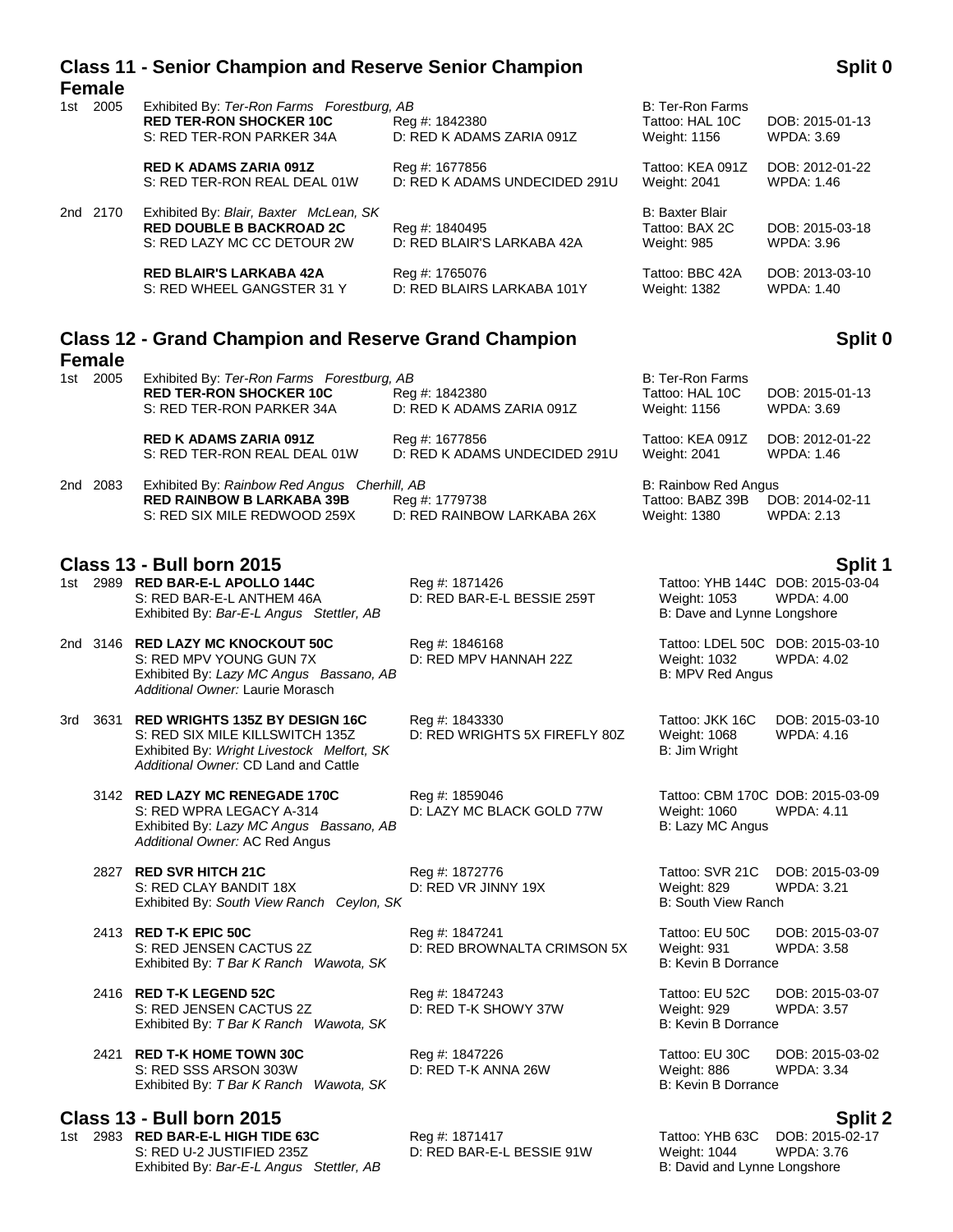|  | 2nd 2581 RED SIX MILE CASSANOVA 177C<br>S: RED SIX MILE TAURUS 519A<br>Exhibited By: Six Mile Ranch Ltd. Fir Mountain, SK | Reg #: 1869534<br>D: RED U6 ALA |
|--|---------------------------------------------------------------------------------------------------------------------------|---------------------------------|
|  | 3rd 2420 <b>RED T-K HIGH TECH 19C</b>                                                                                     | Reg #: 1847221                  |

S: RED JENSEN CACTUS 2Z D: RED HAMCO LAURA 5S Weight: 1029 WPDA: 3.84<br>
Exhibited By: T Bar K Ranch Wawota, SK B: Kevin B Dorrance B: Kevin B Dorrance Exhibited By: *T Bar K Ranch Wawota, SK* 

2424 **RED T-K REDEAM 18C** Reg #: 1847220 **Reg 2015-02-26** Tattoo: EU 18C DOB: 2015-02-26<br>S: RED JENSEN CACTUS 2Z D: RED D-BAR SOXRO 61W Weight: 898 WPDA: 3.34 S: RED JENSEN CACTUS 2Z D: RED D-BAR SOXRO 61W Weight: 898 WPDA: 3.34 Exhibited By: *T Bar K Ranch Wawota, SK* B: Kevin B Dorrance B: Kevin B Dorrance

- 3634 **RED WRIGHTS 4X BRISBY 15C** Reg #: 1871231 **Tattoo: WRA 15C DOB: 2015-02-26**<br>S: RED WRIGHTS 832S IRONHIDE 4Z D: RED WRAZ GOLDIE MARIA 58Z Weight: 972 WPDA: 3.61 Exhibited By: Wright Livestock Melfort, SK B: James Harold Terry Wright
- 3148 **RED LAZY MC JACK 119C** Reg #: 1859025 Tattoo: CBM 119C DOB: 2015-02-19 S: RED TER-RON PARKER 34A D: RED LAZY MC FIREFLY 4Y Weight: 972<br>Exhibited By: *Lazy MC Angus Bassano, AB* B: Lazy MC Angus Exhibited By: Lazy MC Angus Bassano, AB
- 2316 **RED COCKBURN RIOT 533C** Reg #: 1875267 Tattoo: CWJ 533C DOB: 2015-02-19 S: RED COCKBURN BREAKOUT 114Y D: RED COCKBURN QUEEN 509X Weight: 978 WPDA: 3.54<br>
Exhibited By: Cockburn Red Angus Briercrest, SK B: Cockburn Red Angus Exhibited By: Cockburn Red Angus Briercrest, SK

2319 **RED COCKBURN HEAVY DUTY 518C** Reg #: 1875262 Tattoo: CWJ 518C DOB: 2015-02-15 S: RED SSS BREAKOUT 114Y D: RED COCKBURN QUEEN 340U Weight: 1002 WPD<br>Exhibited By: Cockburn Red Angus Briercrest, SK B: Cockburn Red Angus Exhibited By: Cockburn Red Angus Briercrest, SK

### **Class 13 - Bull born 2015 Split 3**

1st 2985 **RED BAR-E-L CONCEPT 49C** Reg #: 1864847 Tattoo: YHB 49C DOB: 2015-02-13 S: RED U-2 JUSTIFIED 235Z **D: RED BAR-E-L GOLDIE 216X** Weight: 1098 WPDA: 3.89<br>Exhibited By: *Bar-E-L Angus Stettler, AB* B: David and Lynne Longshore Exhibited By: Bar-E-L Angus Stettler, AB

2nd 3662 **RED LAZY MC TRADITION 111C** Reg #: 1859022 Tattoo: CBM 111C DOB: 2015-02-12 Exhibited By: Lazy MC Angus Bassano, AB

3rd 2987 **RED BAR-E-L TRIPLE THREAT 32C** Reg #: 1871515 Reg 1812 C Tattoo: HYB 32C DOB: 2015-02-10<br>S: RED CROWFOOT 4ACES 2193Z D: RED BAR-E-L AB MEG 18A Weight: 1085 WPDA: 3.81 S: RED CROWFOOT 4ACES 2193Z D: RED BAR-E-L AB MEG 18A Weight: 1085 WPDA: 3.81<br>Exhibited By: Bar-E-L Angus Stettler, AB B: All Bull Holdings/Dave & Lynne Exhibited By: Bar-E-L Angus Stettler, AB

3182 **RED NRA RED KODIAK 237C** Reg #: 1878644 Tattoo: NRA 237C DOB: 2015-02-13 S: RED BRYLOR RED KODIAK 3A D: RED WRAZ SEREBAL 105A Weight: 960 WPDA: 3.40 Exhibited By: Nielson Land and Cattle Co. Ltd. Craik, SK

3218 **RED SHILOH CODE RED 34C** Reg #: 1839584 Tattoo: SCCA 34C DOB: 2015-02-09<br>S: RED SHILOH ACTIVELY LOADED 81A D: RED SHILOH AN AROUSED STATE Weight: 969 WPDA: 3.39 S: RED SHILOH ACTIVELY LOADED 81A

Exhibited By: *Shiloh Cattle Company Craigmyle, AB* B: Shiloh Cattle Company Craigmyle, AB

Exhibited By: Triple L Angus Viscount, SK B: Triple L Angus B: Triple L Angus

3493 **RED TRIPLE L JAGGER 18C** Reg #: 1876337 Tattoo: RKT 18C DOB: 2015-02-08 S: RED SIX MILE AND CO JAGGER 780A D: RED MOON QUEEN 10U Weight: 989 WPDA: 3.45 Exhibited By: Triple L Angus Viscount, SK B: Triple L Angus B: Triple L Angus

2466 **RED TRIPLE PLAY CARIBOU LOU 4C** Reg #: 1864798 Tattoo: TPX 4C DOB: 2015-02-08 S: RED TRIPLE PLAY GAME ZONE 9Z D: RED TRIPLE PLAY BELLE 8Z Weight: 885 WPI<br>Exhibited By: Triple Play Cattle Co. Glentworth, SK B: Triple Play Cattle Co. Exhibited By: Triple Play Cattle Co. Glentworth, SK

Exhibited By: Triple L Angus Viscount, SK

D: RED WRAZ GOLDIE MARIA 58Z

Tattoo: SIXM 177C DOB: 2015-02-22 NA 13X Weight: 1044 WPDA: 3.82 B: Six Mile Ranch

Tattoo: EU 19C DOB: 2015-02-27

D: RED LAZY MC FIREFLY 78R Weight: 1042<br>B: Clinton Morasch

Longshore

Birnie

Weight: 969

3496 **RED TRIPLE L ENDORSE 20C** Reg #: 1881736 Tattoo: RKT 20C DOB: 2015-02-08 S: RED SSS ENDORSE 639X D: RED SPITALLBURN BAYBERRY 704TWeight: 998 WPDA: 3.48

3A

3492 **RED TRIPLE L NEW TREND 17C** Reg #: 1881651 **Tattoo: RKT 17C** DOB: 2015-02-07<br>S: RED BRYLOR NEW TREND 22D D: RED SPITTALBURN BAYBERRY 704TWeight: 986 WPDA: 3.42 D: RED SPITTALBURN BAYBERRY 704TWeight: 986<br>B: Triple L Angus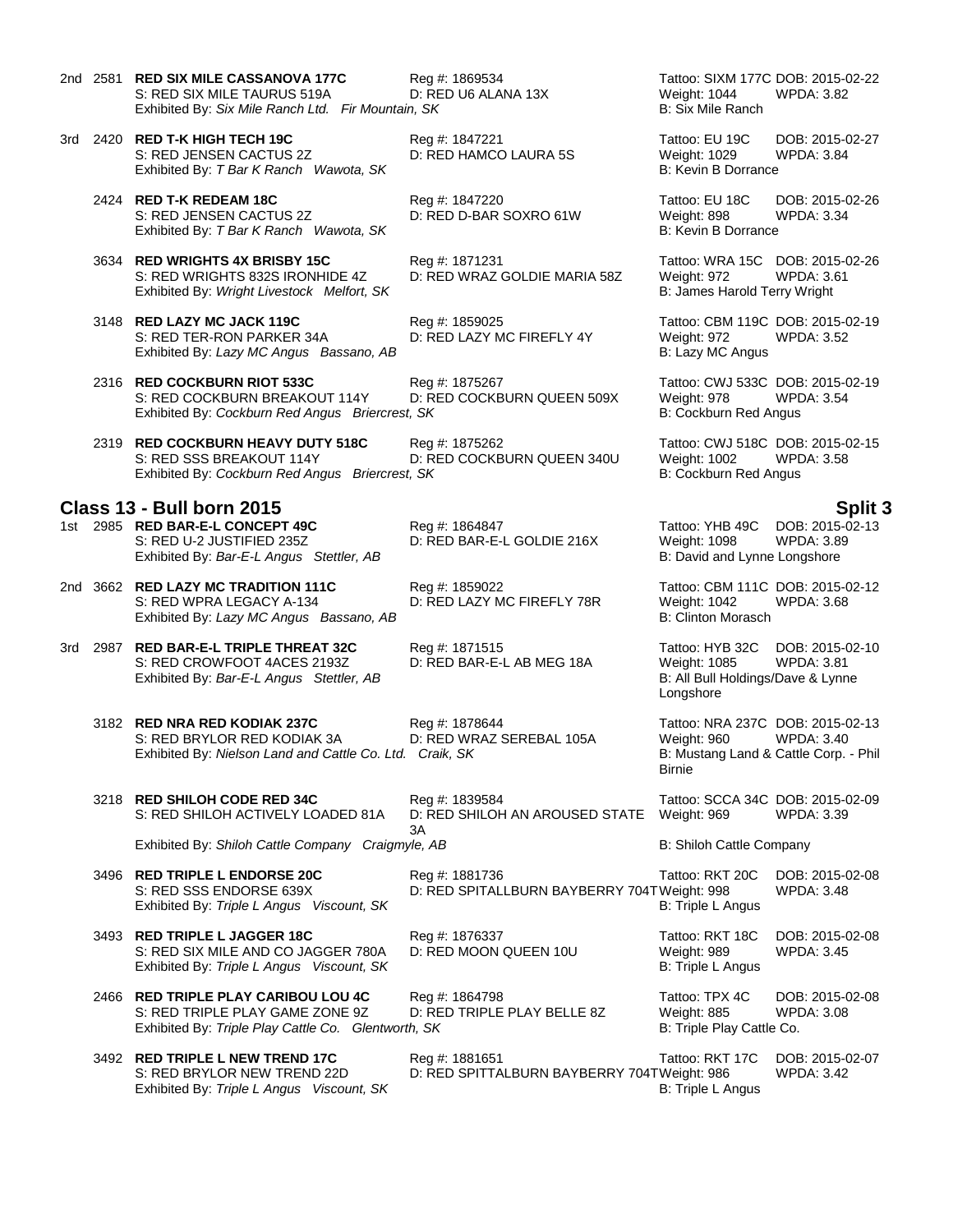### **Class 13 - Bull born 2015 Split 4**

- 1st 2002 **RED TER-RON CANDIDATE 25C** Reg #: 1847944 Tattoo: HFX 25C DOB: 2015-01-17 S: RED TER-RON PARKER 34A D: RED TER-RON DUCHESS 66S Weight: 1208 WPDA: 3.91 Exhibited By: *Ter-Ron Farms Forestburg, AB* B: Ter-Ron Farms **B: Ter-Ron Farms**
- 2nd 3215 **RED SHILOH CANNON FIRE 8C** Reg #: 1839563 Tattoo: SCCA 8C DOB: 2015-01-29 D: RED SHILOH ARCH ANGEL 53A Exhibited By: *Shiloh Cattle Company Craigmyle, AB* B: Shiloh Cattle Company Craigmyle, AB
- 3rd 2006 **RED TER-RON CAPITAL 50C** Reg #: 1847954 Tattoo: HFX 50C DOB: 2015-01-22 S: RED TWIN HERITAGE HUSTLE 25A Exhibited By: Ter-Ron Farms Forestburg, AB **B: Ter-Ron Farms** B: Ter-Ron Farms
	- 2123 **RED BENNIE ANTICIPATE 502C** Reg #: 1833579 Tattoo: HHT 502C DOB: 2015-01-30 S: RED C-BAR ANTICIPATION 101W D: BENNIES COUNTESS 3W Weight: 1065 WPDA: 3.60<br>Exhibited By: *Bennie Farms Waskeda. MB* Exhibited By: Bennie Farms Waskeda, MB
	- 2585 **RED SIX MILE & CO CLASS ACT** Reg #: 1873006 Tattoo: SIXM 114C DOB: 2015-01-28 D: RED SIX MILE GLORIA 361T Weight: 1030 WPDA: 3.46<br>n. SK B: Six Mile Ranch Exhibited By: Six Mile Ranch Ltd. Fir Mountain, SK
	- 2766 **RED LAURON COLTON 24C** Reg #: 1849639 Tattoo: RLH 24C DOB: 2015-01-28 S: RED BIEBER ROLLIN DEEP Y118 Exhibited By: *Lauron Red Angus Didsbury, AB* B: Lauron Red Angus
	- 2761 **RED T&S FORECAST 5C** Reg #: 1856826 Tattoo: TSH 5C DOB: 2015-01-20 S: RED LSF FORECAST 2253Z D: RED T&S TESSIE 42W Weight: 1116 WPDA: 3.65 Exhibited By: *Hunt, Terry & Stacey Rose Valley, SK* B: T&S Farms

### **Class 14 - Junior Division Calf Champion and Reserve Calf Champion Bull**

1st 2989 **RED BAR-E-L APOLLO 144C** Reg #: 1871426 Tattoo: YHB 144C DOB: 2015-03-04 Exhibited By: Bar-E-L Angus Stettler, AB

2nd 3146 **RED LAZY MC KNOCKOUT 50C** Reg #: 1846168 Tattoo: LDEL 50C DOB: 2015-03-10 S: RED MPV YOUNG GUN 7X D: RED MPV HANNAH 22Z Weight: 1032 Exhibited By: *Lazy MC Angus Bassano, AB* B: MPV Red Angus Bis MPV Red Angus *Additional Owner:* Laurie Morasch

## **Class 15 - Intermediate Division Calf Champion and Reserve Calf Champion Bull**

1st 2983 **RED BAR-E-L HIGH TIDE 63C** Reg #: 1871417 Tattoo: YHB 63C DOB: 2015-02-17 Exhibited By: *Bar-E-L Angus Stettler, AB* B: David and Lynne Longshore

2nd 2985 **RED BAR-E-L CONCEPT 49C** Reg #: 1864847 Tattoo: YHB 49C DOB: 2015-02-13 S: RED U-2 JUSTIFIED 235Z D: RED BAR-E-L GOLDIE 216X Weight: 1098 WPDA: 3.89 Exhibited By: *Bar-E-L Angus Stettler, AB* B: David and Lynne Longshore

D: RED BAR-E-L BESSIE 91W

# **Class 16 - Senior Division Calf Champion and Reserve Calf Champion Bull**

1st 2002 **RED TER-RON CANDIDATE 25C** Reg #: 1847944 Tattoo: HFX 25C DOB: 2015-01-17 Exhibited By: Ter-Ron Farms Forestburg, AB B: Ter-Ron Farms **B: Ter-Ron Farms** 

2nd 3215 **RED SHILOH CANNON FIRE 8C** Reg #: 1839563 Tattoo: SCCA 8C DOB: 2015-01-29 S: RED ML HUSTLER 272Z D: RED SHILOH ARCH ANGEL 53A Weight: 1056 WPDA: 3.56 Exhibited By: *Shiloh Cattle Company Craigmyle, AB* B: Shiloh Cattle Company Craigmyle, AB

# **Class 17 - Bull born Jan 1- Jun 30, 2014 Split 1**

1st 2184 **RED SIX MILE SIGNATURE 295B** Reg #: 1809453 Tattoo: SIXM 295B DOB: 2014-03-13-135 RED SIX MILE GRAND SLAM 130Z D: RED SELMA OF SIX MILE 358X Weight: 2080 WPDA: 3.35 S: RED SIX MILE GRAND SLAM 130Z D: RED SELMA OF SIX MILE 358X Weight: 2080 Exhibited By: *Blairs.Ag Cattle Co. Lanigan, SK* B: Six Mile Red Angus *Additional Owner:* Jeff Keller

# **Split 0**

D: RED BAR-E-L BESSIE 259T Weight: 1053 WPDA: 4.0<br>B: Dave and Lynne Longshore

# **Split 0**

# **Split 0**

D: RED TER-RON DUCHESS 66S Weight: 1208 WPDA: 3.91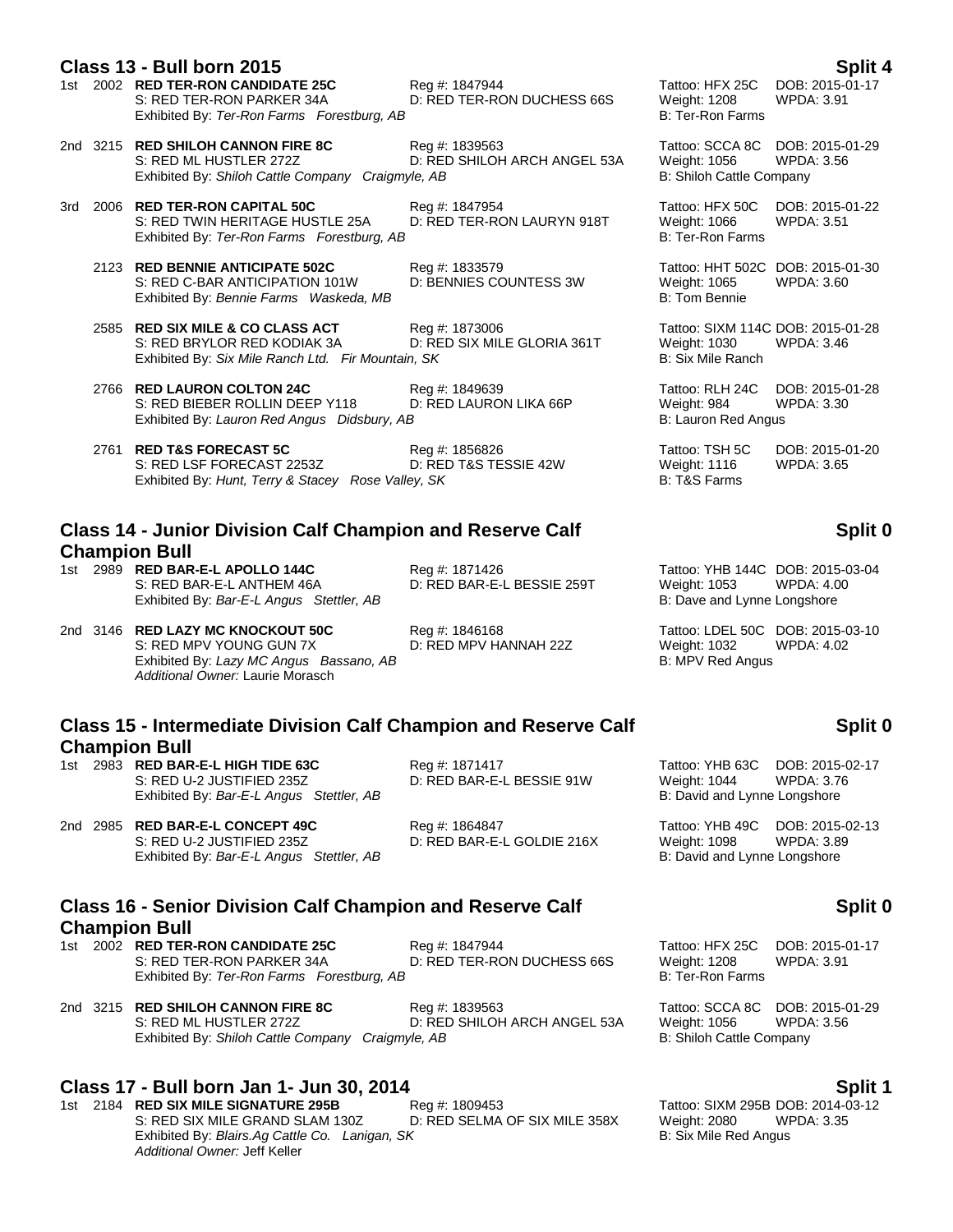- 2nd 2080 **RED MOOSE CREEK WESTON 23B** Reg #: 1788166 Tattoo: LUO 23B DOB: 2014-02-20 D: RED MOOSE CREEK LANA 108Z Exhibited By: *Rainbow Red Angus Cherhill, AB* B: Moose Creek Red Angus 3rd 3257 **RED PATCHELL WHO´S YOUR DADDY** Reg #: 1821447 Tattoo: BBP 13B DOB: 2014-04-10 S: RED NORTHLINE TRUEBLOOD 341T D: RED NORTHLINE PLUSH 22U Weight: 1828 WPDA: 3.09 Exhibited By: Patchell Livestock Hanover, ON Bill Roman Bushell B: Ron Bader 4th 3150 **RED LAZY MC GUNNER 144B** Reg #: 1818808 Tattoo: CBM 144B DOB: 2014-02-26 S: RED LAZY MC TROOPER 21Y D: RED LAZY STAR 185M Weight: 1903 WPDA: 3.00 Exhibited By: *Lazy MC Angus Bassano, AB* B: Lazy MC Angus Bassano, AB *Additional Owner:* Angus Oasis *Additional Owner:* Four Winds Ranch **Class 17 - Bull born Jan 1- Jun 30, 2014**<br>1st 2007 RED TER-RON HOT SHOT 10B **Reg #: 1785047 Split 2** Tattoo: HAL 10B DOB: 2014-01-08 1st 2007 **RED TER-RON HOT SHOT 10B** Reg #: 1785047 **Tattoo: HAL 10B DOB: 2014-01-08**<br>S: RED LAZY MC KINGMAN 16W D: RED K ADAMS ZARIA 091Z Weight: 1897 WPDA: 2.78 S: RED LAZY MC KINGMAN 16W Exhibited By: *Ter-Ron Farms Forestburg, AB* B: Ter-Ron Farms **B: Ter-Ron Farms** *Additional Owner:* Wood Coulee Red Angus 2nd 3217 **RED SHILOH BUZZ BOUT LOADED 9B** Reg #: 1783638 Tattoo: SCCA 9B DOB: 2014-02-02 S: RED VIKSE FULLY LOADED 29Y CRED SHILOH ZUNDER 10Z Weight: 1914 WPDA: 2.91<br>Exhibited By: Shiloh Cattle Company Craigmyle, AB B: Shiloh Cattle Company Exhibited By: Shiloh Cattle Company Craigmyle, AB 3rd 2399 **RED BLAIRSWEST POWER UP 1B** Reg #: 1791796 Tattoo: MJNB 1B DOB: 2014-02-01 S: RED SOOLINE POWER EYE 161X D: RED BLAIRSWEST SUGRLAND 1Z Weight: 1964 WPDA: 2.98 Exhibited By: *Nu-Horizon Angus Lipton, SK* B: Maguire Blair 3590 **RED PIE SPECIALIST 430** Reg #: 1875330 Tattoo: IMP 0430B DOB: 2014-02-02 S: RED LSF SAGA 1040Y D: RED PIE PLAYMATE 232 Weight: 1872 WPDA: 2.84 Exhibited By: *Wilbar Cattle Co. Dundurn, SK* B: Pieper Red Angus
	- **Class 18 - Bull born Jul 1- Dec 31, 2014**

# **Class 19 - Junior Champion and Reserve Junior Champion Bull Split 0**

1st 2184 **RED SIX MILE SIGNATURE 295B** Reg #: 1809453 **Tattoo: SIXM** S: RED SIX MILE GRAND SLAM 130Z D: RED SELMA OF SIX MILE 358X Weight: 2080 S: RED SIX MILE GRAND SLAM 130Z D: RED SELMA OF SIX MILE 358X Weight: 2080 WPDA: 3.35<br>Exhibited By: *Biairs.Ag Cattle Co. Lanigan, SK* B: Six Mile Red Angus Exhibited By: Blairs.Ag Cattle Co. Lanigan, SK *Additional Owner:* Jeff Keller

*Additional Owner:* Cockburn Red Angus, Briercrest, SK *Additional Owner:* Pieper Red Angus, Hay Springs NE

2nd 2007 **RED TER-RON HOT SHOT 10B** Reg #: 1785047 Tattoo: HAL 10B DOB: 2014-01-08 S: RED LAZY MC KINGMAN 16W D: RED K ADAMS ZARIA 091Z Weight: 1897<br>Exhibited By: Ter-Ron Farms Forestburg. AB<br>B: 2.787 B: 2.787 B: 2.787 B Exhibited By: Ter-Ron Farms Forestburg, AB *Additional Owner:* Wood Coulee Red Angus

# **Class 20 - Bull born 2013 Split 1**

1st 2331 **RED REDRICH AFTERSHOCK 238A** Reg #: 1733101 S: RED WILBAR LONGITUDE 646Y D: RED BRYLOR SDL PASSION 238R Weight: 2498 WPDA: 2.49<br>Exhibited By: Wood Coulee Cattle Swift Current, SK B: Redrich Farms Exhibited By: Wood Coulee Cattle Swift Current, SK *Additional Owner:* Redrich Farms

2nd 3291 **RED GJP THOR 255A** Reg #: 1757797 Tattoo: GJP 255A DOB: 2013-02-11 S: RED MAJESTIC LIGHTNING 717SGMR D: RED SIX MILE MS PATHY 255T Weight: 2540<br>Exhibited By: Pugh Farms EDGERTON, AB B: Greg Pugh Exhibited By: Pugh Farms EDGERTON, AB *Additional Owner:* Shiloh Cattle Company *Additional Owner:* North Country Angus

# **Class 21 - Senior Champion and Reserve Senior Champion Bull Split 0**

Exhibited By: Wood Coulee Cattle Swift Current, SK *Additional Owner:* Redrich Farms

1st 2331 **RED REDRICH AFTERSHOCK 238A** Reg #: 1733101 Tattoo: RRF 238A DOB: 2013-0<br>S: RED WILBAR LONGITUDE 646Y D: RED BRYLOR SDL PASSION 238R Weight: 2498 WPDA: 2.49 S: RED WILBAR LONGITUDE 646Y D: RED BRYLOR SDL PASSION 238R Weight: 2498<br>Exhibited By: Wood Coulee Cattle Swift Current, SK B: Redrich Farms